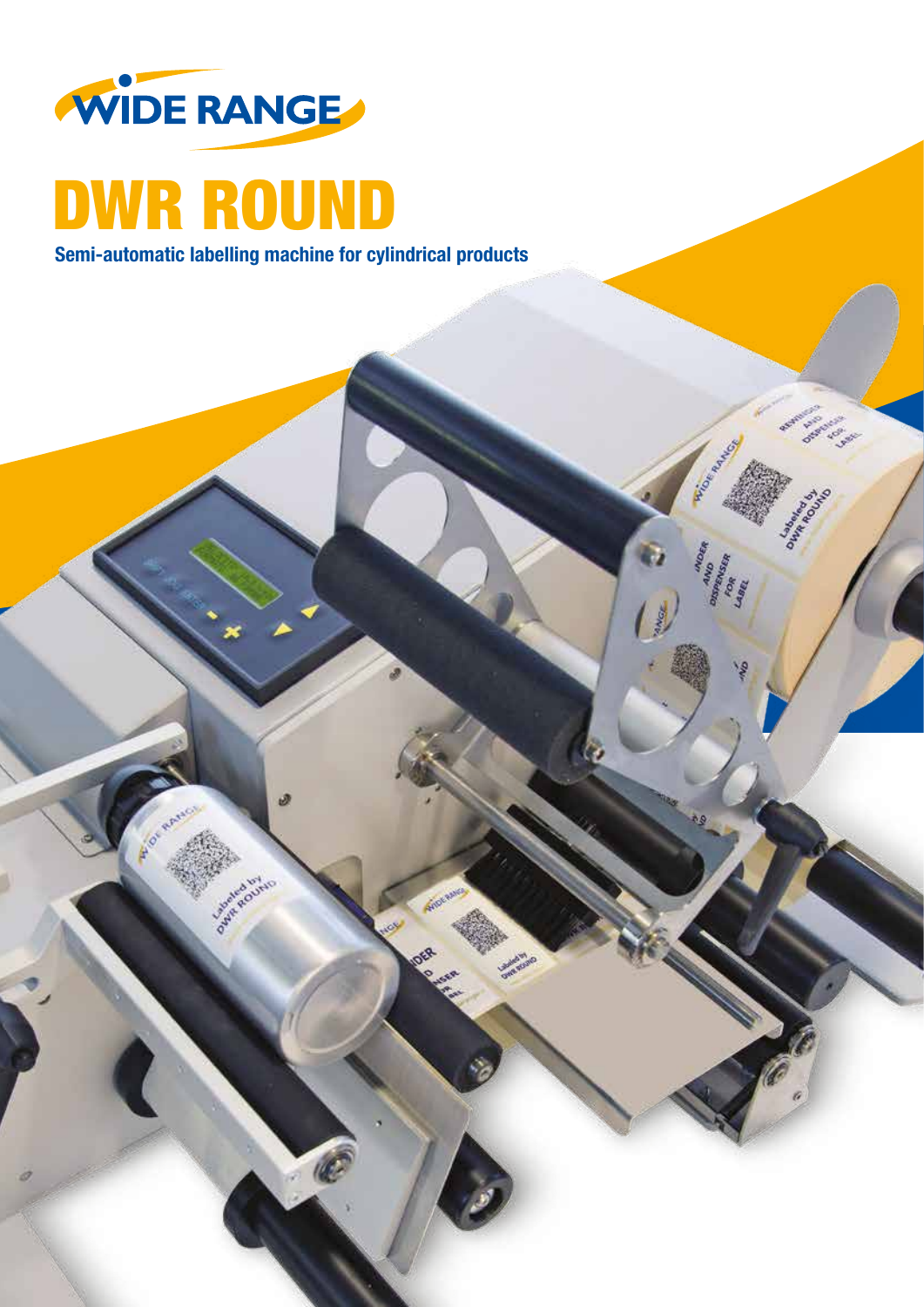DWR ROUND is a semi-automatic labelling machine for the application of self-adhesive labels to cylindrical products. It is available with a maximum label width of 200 mm, and is equipped with an unwind unit which accepts reels with a maximum diameter of 300 mm, providing long operation autonomy.

The electronics consist of a single board featuring SMD technology. It uses a 16-bit microprocessor.

The user interface consists of a two-line, 20-character/line LCD display and 7 function keys.

The software allows up to 40 different operating programmes to be stored, including all information on the label and type of application, making format changes extremely quick.

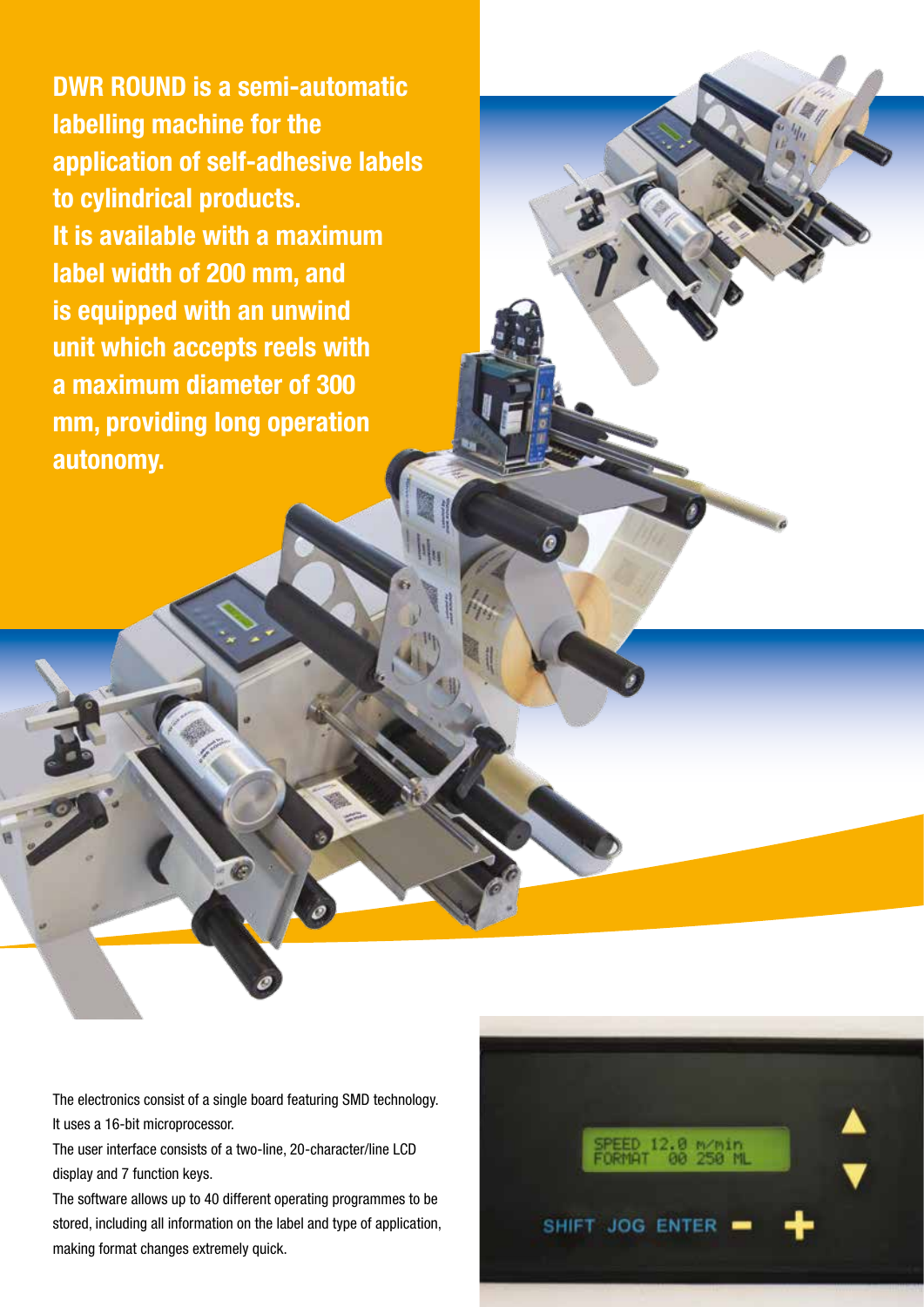Labels are detected using a fork photocell, which reads the transparency; an ultrasound sensor which reads the thickness is available for when transparent labels are used.





DWR ROUND can apply wraparound or front/back labels, even of different dimensions positioned on the same reel. DWR ROUND can even apply labels in phase by reading a coloured notch on the product or a previously applied label, for example.

DWR ROUND can also be equipped with an inkjet marker with HP technology for printing variable data such as date and time, barcodes and text with a maximum height of 12.7 mm, a resolution of 300 dpi and speed synchronised with the label supply speed. The text, prepared on a PC using the supplied software, is transferred to the marker via a USB stick.

| <b>DWR ROUND</b>    |
|---------------------|
| $20 - 130$ mm       |
| 15-200 mm           |
| 15-600 mm           |
| 300 mm              |
| $38 - 110$ mm       |
| $4 - 20$ m/m        |
| 1200 pc/h           |
| 230 Vac - 50 Hz     |
| 200 W               |
| 800 x 500 x 400 (H) |
| 36 Kg               |
|                     |